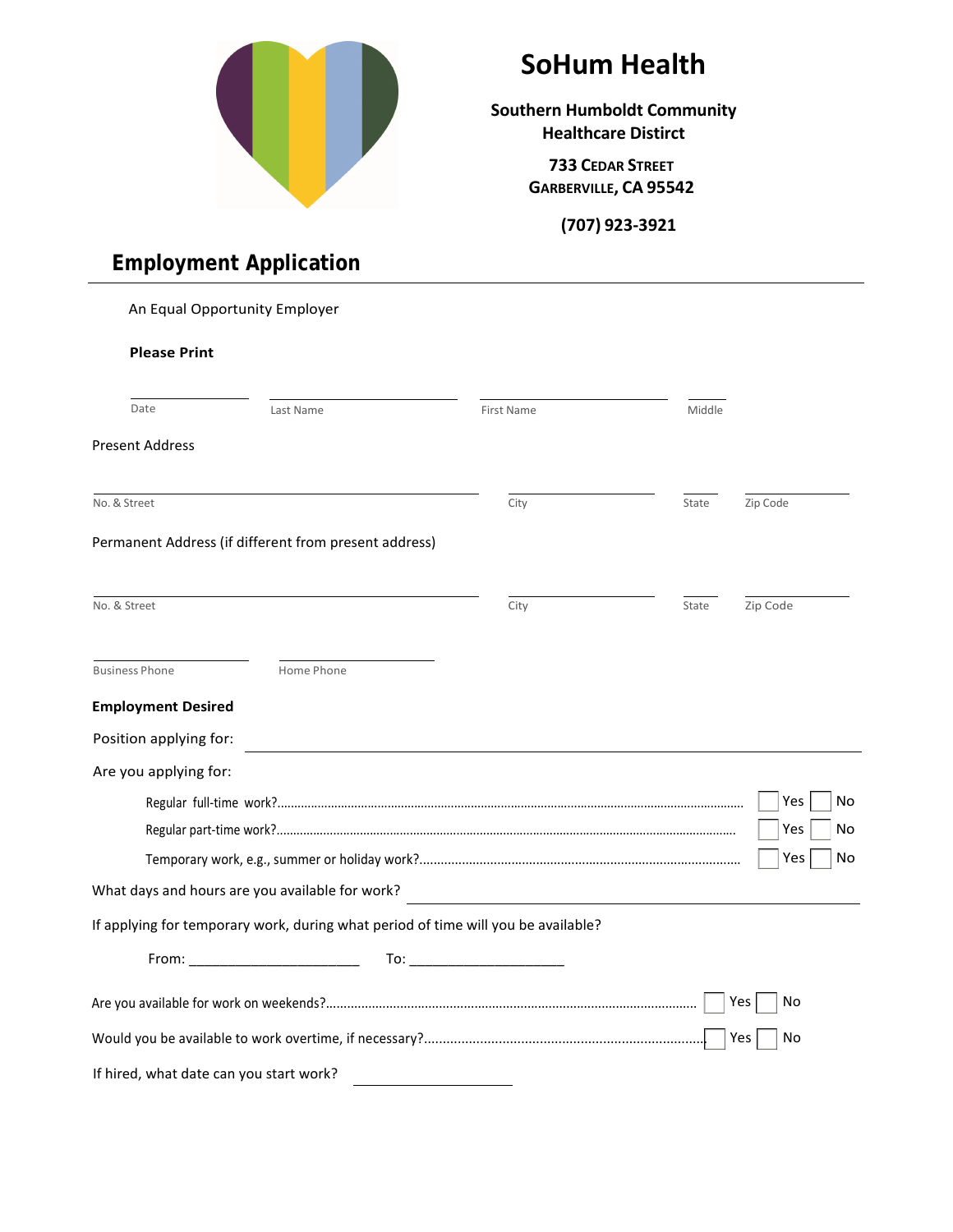How did you hear about our company and this job opening?

| Have you ever applied to or worked for                                                        | before? | Nο<br>Yes |
|-----------------------------------------------------------------------------------------------|---------|-----------|
| If yes, when?                                                                                 |         |           |
| Why are you applying for work at                                                              |         |           |
|                                                                                               |         |           |
| If hired, would you have a reliable means of transportation to and from work?                 | Yes.    | Nο        |
| Are you at least 18 years old? (If under 18, hire is subject to verification that you are of  | Yes     | No        |
| Are you able to perform the essential functions of the job for which you are applying, either | Yes     | Νo        |
| If no, describe the functions that cannot be performed.                                       |         |           |
|                                                                                               |         |           |

(Note:We complywith theADA and considerreasonable accommodationmeasuresthatmay be necessary for eligible applicants/employeesto perform essential functions. Hire may be subject to passing a medical examination, and to skill and agility tests.)

We may refuse to hire relatives of present employees if doing so could result in actual or potential problems in supervision, security, safety, or morale, or if doing so could create conflicts of interest.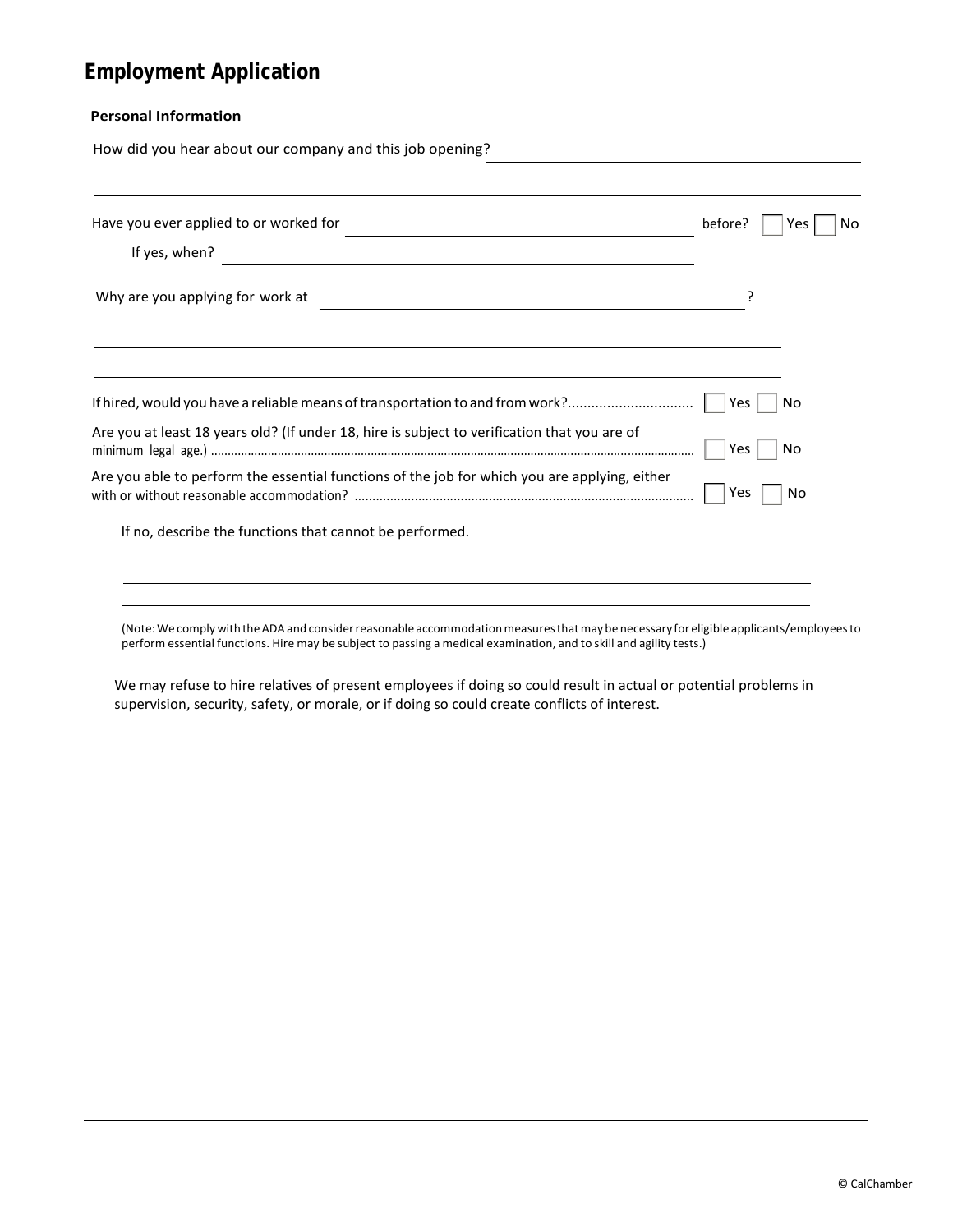#### **Education, Training, and Experience**

| School                 | Name and Address       |       |          | No. of Years<br>Completed                                                                    | Did you<br>Graduate? | Degree or<br>Diploma |
|------------------------|------------------------|-------|----------|----------------------------------------------------------------------------------------------|----------------------|----------------------|
| High<br>School         |                        |       |          |                                                                                              | No<br>Yes            |                      |
|                        | Name                   |       |          |                                                                                              |                      |                      |
|                        | Address                |       |          |                                                                                              |                      |                      |
|                        | City                   | State | Zip Code |                                                                                              |                      |                      |
| College/<br>University |                        |       |          |                                                                                              | No<br>Yes            |                      |
|                        | Name                   |       |          |                                                                                              |                      |                      |
|                        | Address                |       |          |                                                                                              |                      |                      |
|                        | City                   | State | Zip Code |                                                                                              |                      |                      |
| Vocational/            |                        |       |          |                                                                                              | Yes<br>No            |                      |
| <b>Business</b>        | Name                   |       |          |                                                                                              |                      |                      |
|                        | Address                |       |          |                                                                                              |                      |                      |
|                        | City                   | State | Zip Code |                                                                                              |                      |                      |
| <b>Health Care</b>     |                        |       |          |                                                                                              | No<br>Yes            |                      |
| <b>Training</b>        | Name                   |       |          |                                                                                              |                      |                      |
|                        | Address                |       |          |                                                                                              |                      |                      |
|                        | City                   | State | Zip Code |                                                                                              |                      |                      |
|                        |                        |       |          | Do you have any other experience, training, qualifications, or skills that you feel make you |                      |                      |
|                        |                        |       |          |                                                                                              | Yes<br>?             | No                   |
|                        | If so, please explain: |       |          |                                                                                              |                      |                      |
|                        |                        |       |          |                                                                                              |                      |                      |
|                        |                        |       |          |                                                                                              |                      |                      |
|                        |                        |       |          |                                                                                              |                      |                      |
|                        |                        |       |          |                                                                                              |                      |                      |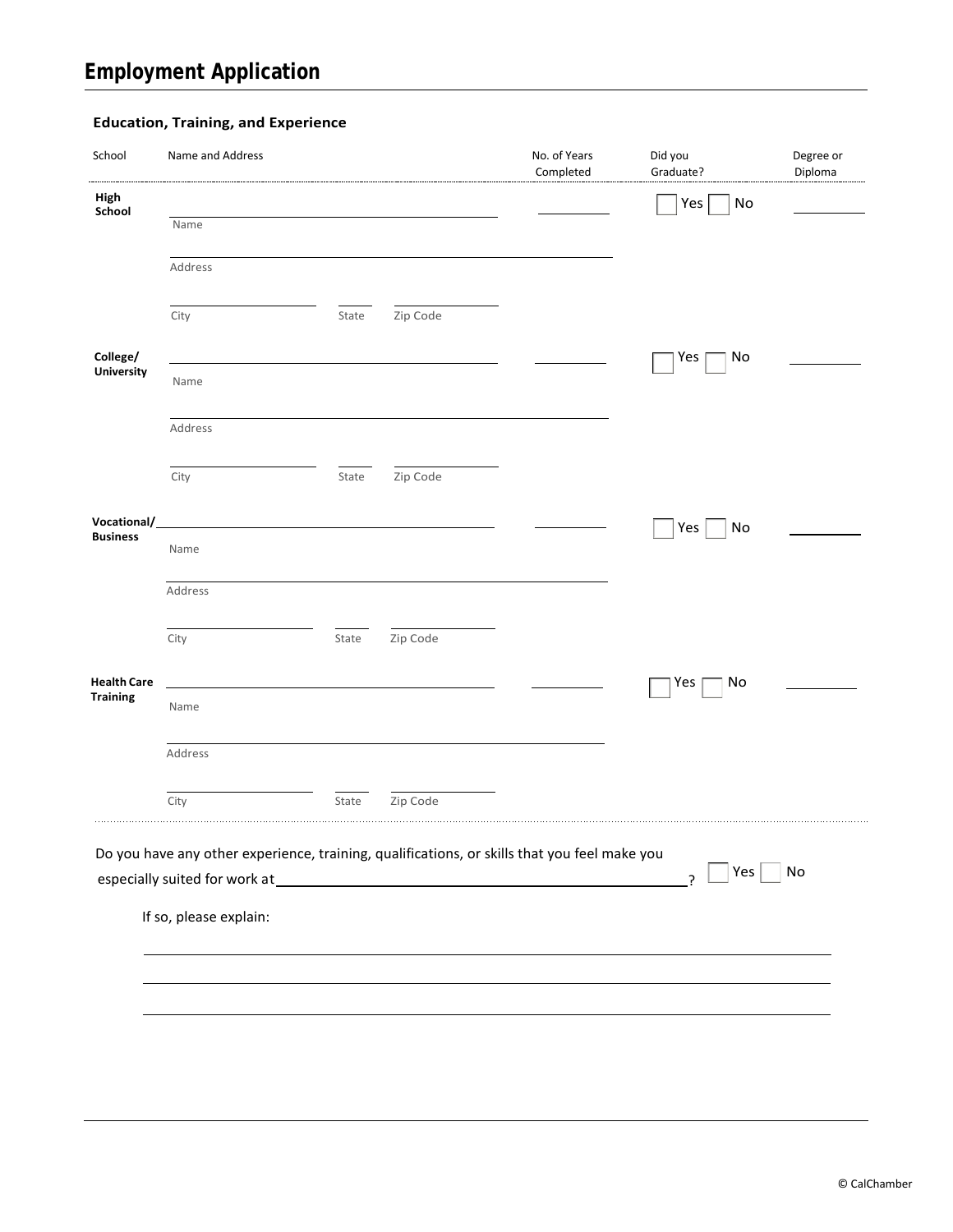|                                                                                         |                               |    | Answer the following questions if you are applying for a professional position:       |                                                                                                                     |  |  |
|-----------------------------------------------------------------------------------------|-------------------------------|----|---------------------------------------------------------------------------------------|---------------------------------------------------------------------------------------------------------------------|--|--|
|                                                                                         |                               |    |                                                                                       | Yes<br>No                                                                                                           |  |  |
| Name of license/certification:                                                          |                               |    |                                                                                       | Issusing state:                                                                                                     |  |  |
|                                                                                         | License/certification number: |    |                                                                                       |                                                                                                                     |  |  |
|                                                                                         |                               |    |                                                                                       | No<br>Yes                                                                                                           |  |  |
|                                                                                         |                               |    | If yes, state reason(s), date of revocation or suspension, and date of reinstatement. |                                                                                                                     |  |  |
|                                                                                         |                               |    |                                                                                       |                                                                                                                     |  |  |
| <b>Employment History</b><br>You must complete this section even if attaching a resume. |                               |    |                                                                                       | List below all present and past employment starting with your most recent employer (last five years is sufficient). |  |  |
| Name of Employer                                                                        |                               |    | Phone Number                                                                          |                                                                                                                     |  |  |
| <b>Type of Business</b>                                                                 |                               |    | Your Supervisor's Name                                                                |                                                                                                                     |  |  |
| Address & Street                                                                        |                               |    | City                                                                                  | Zip Code<br>State                                                                                                   |  |  |
| Dates of Employment:                                                                    |                               |    |                                                                                       |                                                                                                                     |  |  |
|                                                                                         | From                          | To |                                                                                       |                                                                                                                     |  |  |
| Your Position and Duties                                                                |                               |    |                                                                                       |                                                                                                                     |  |  |
| Reason for Leaving                                                                      |                               |    |                                                                                       |                                                                                                                     |  |  |
|                                                                                         |                               |    |                                                                                       | No<br>Yes                                                                                                           |  |  |
|                                                                                         |                               |    |                                                                                       | Yes<br>No                                                                                                           |  |  |
| Name of Employer                                                                        |                               |    | Phone Number                                                                          |                                                                                                                     |  |  |
| <b>Type of Business</b>                                                                 |                               |    | Your Supervisor's Name                                                                |                                                                                                                     |  |  |
| Address & Street                                                                        |                               |    | City                                                                                  | Zip Code<br>State                                                                                                   |  |  |
| Dates of Employment:                                                                    |                               |    |                                                                                       |                                                                                                                     |  |  |
|                                                                                         | From                          | To |                                                                                       |                                                                                                                     |  |  |
| Your Position and Duties                                                                |                               |    |                                                                                       |                                                                                                                     |  |  |
| Reason for Leaving                                                                      |                               |    |                                                                                       |                                                                                                                     |  |  |
|                                                                                         |                               |    |                                                                                       | Yes<br>No                                                                                                           |  |  |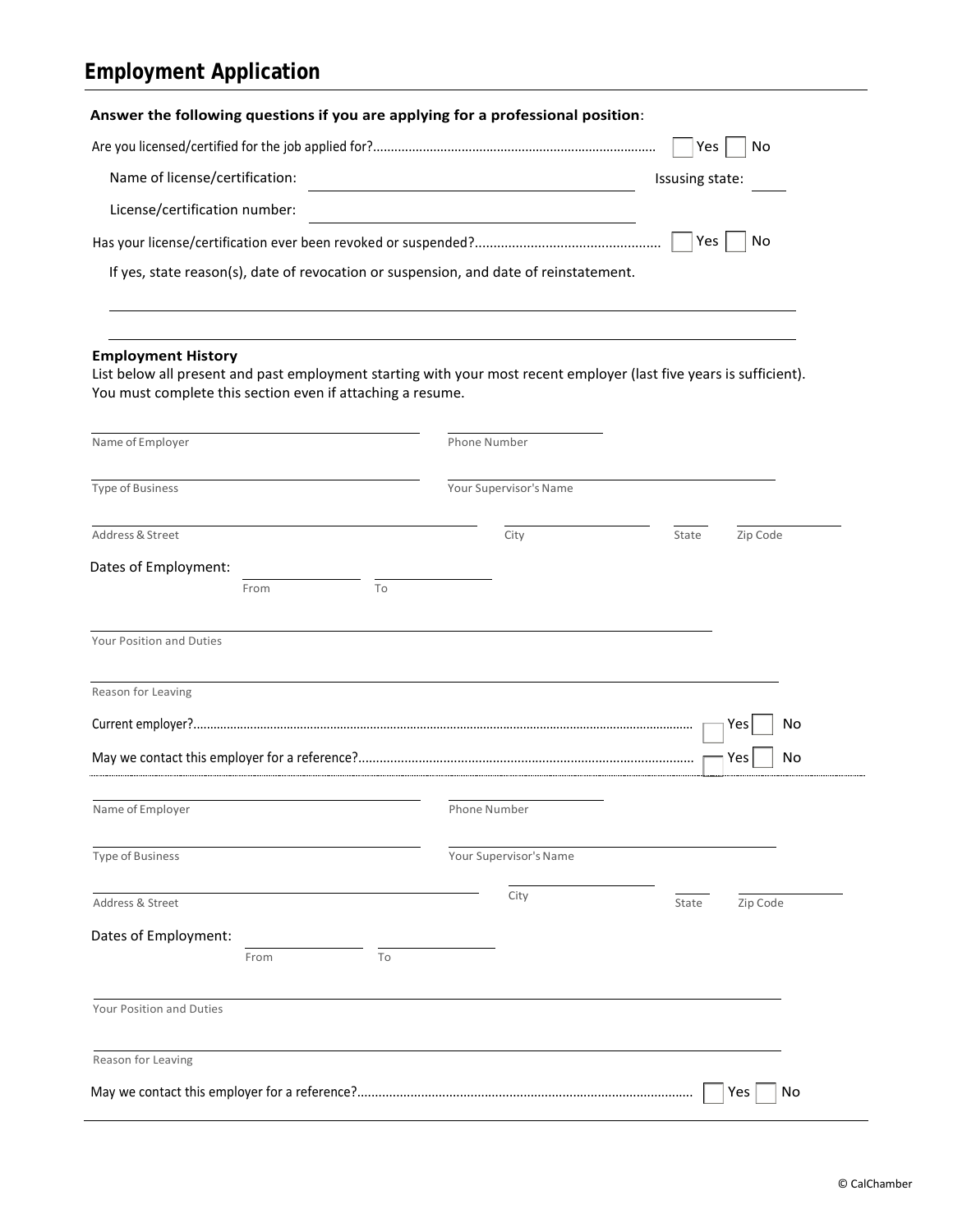#### **Employment History, continued**

| Name of Employer         |      |                          | Phone Number           |                   |
|--------------------------|------|--------------------------|------------------------|-------------------|
| Type of Business         |      |                          | Your Supervisor's Name |                   |
| Address & Street         |      |                          | City                   | Zip Code<br>State |
| Dates of Employment:     |      |                          |                        |                   |
|                          | From | To                       |                        |                   |
| Your Position and Duties |      |                          |                        |                   |
| Reason for Leaving       |      |                          |                        |                   |
|                          |      |                          |                        | Yes<br>No         |
| Name of Employer         |      |                          | Phone Number           |                   |
| Type of Business         |      |                          | Your Supervisor's Name |                   |
| Address & Street         |      |                          | City                   | Zip Code<br>State |
| Dates of Employment:     |      |                          |                        |                   |
|                          | From | To                       |                        |                   |
| Your Position and Duties |      |                          |                        |                   |
| Reason for Leaving       |      |                          |                        |                   |
|                          |      |                          |                        | Yes<br>No         |
| Name of Employer         |      |                          | Phone Number           |                   |
| <b>Type of Business</b>  |      |                          | Your Supervisor's Name |                   |
| Address & Street         |      |                          | City                   | Zip Code<br>State |
| Dates of Employment:     |      |                          |                        |                   |
|                          | From | $\overline{\mathrm{To}}$ |                        |                   |
| Your Position and Duties |      |                          |                        |                   |
| Reason for Leaving       |      |                          |                        |                   |
|                          |      |                          |                        |                   |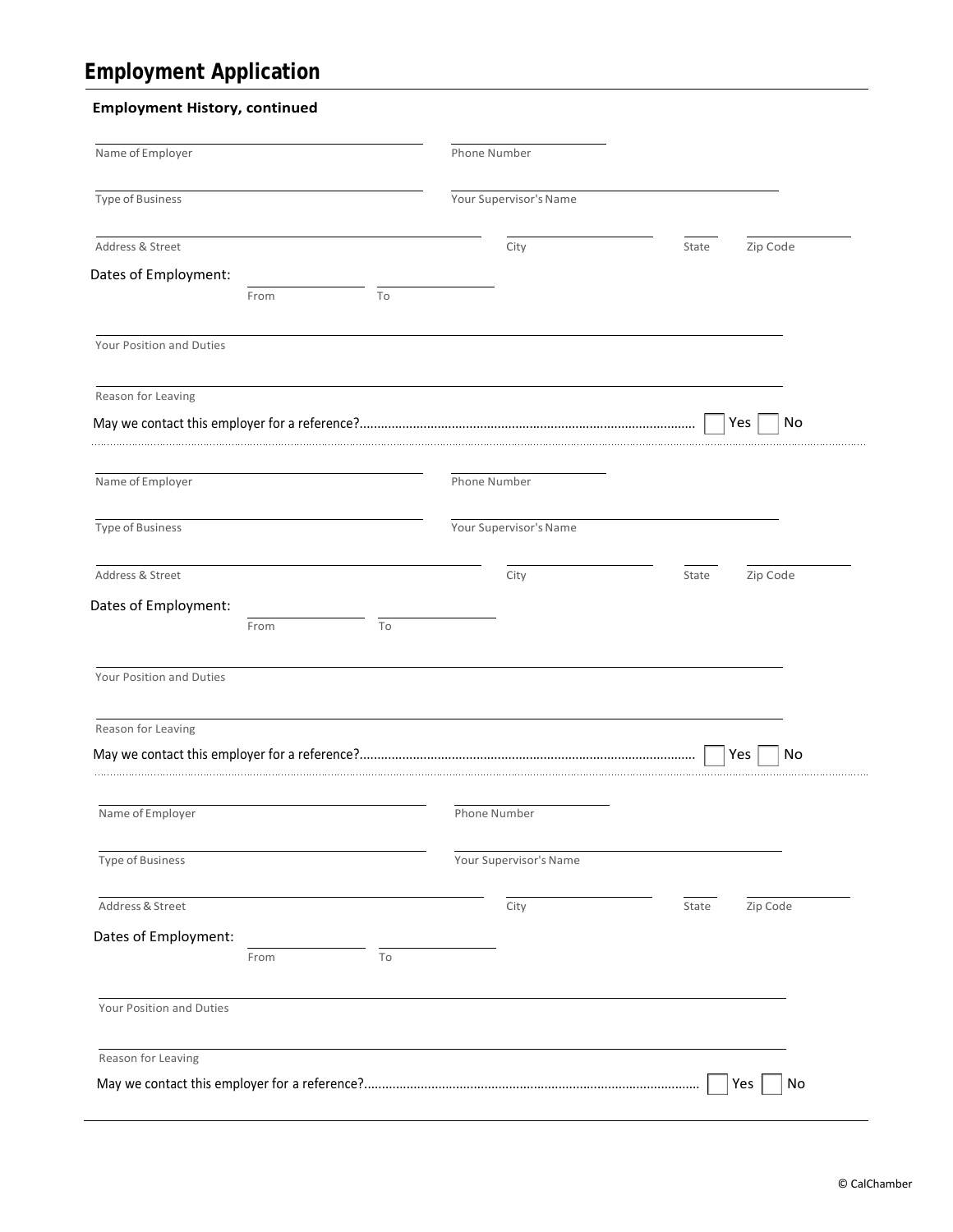#### **References**

List below three persons not related to you who have knowledge of your work performance within the last three years.

| <b>First Name</b> | Last Name |                         |              |          |  |
|-------------------|-----------|-------------------------|--------------|----------|--|
| Address & Street  |           | City                    | State        | Zip Code |  |
| Occupation        |           | No. of Years Acquainted |              |          |  |
| First Name        | Last Name |                         | Phone Number |          |  |
| Address & Street  |           | City                    | State        | Zip Code |  |
| Occupation        |           | No. of Years Acquainted |              |          |  |
| First Name        | Last Name |                         | Phone Number |          |  |
| Address & Street  |           | City                    | State        | Zip Code |  |
| Occupation        |           | No. of Years Acquainted |              |          |  |